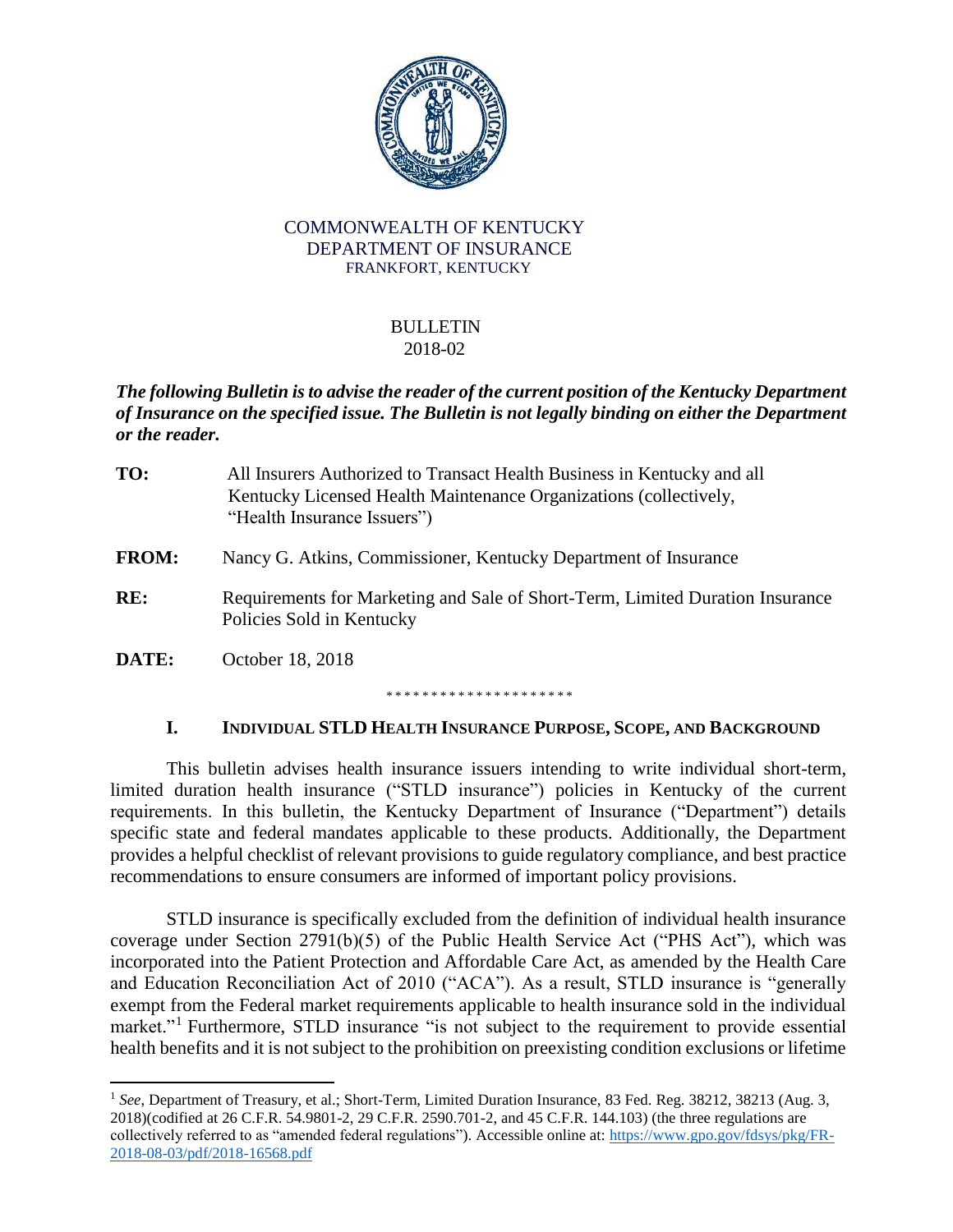and annual dollar limits. It is also not subject to requirements regarding guaranteed availability and guaranteed renewability."<sup>2</sup> In short, the mandates of the ACA do not apply to STLD insurance.

STLD insurance is not defined in the above statutes, but instead within regulations implementing requirements related to the Health Insurance Portability and Accountability Act of 1996 ("HIPAA"). On August 3, 2018, the Department of Treasury, Department of Labor, and Department of Health and Human Services finalized a regulation amending the definition of STLD insurance.<sup>3</sup> The amended definition changes how STLD insurance may be marketed and sold to Kentuckians.

#### **II. NEW FEDERAL REQUIREMENTS FOR STLD POLICIES**

The amended regulations, effective October 2, 2018, establish new requirements for STLD insurance policies. The new requirements are:

- Short-Term
	- o All STLD insurance policies are subject to a maximum initial contract term of less than twelve (12) months.
- Limited Duration
	- o All STLD insurance policies are subject to a maximum duration for the same contract (including extensions and renewals, if applicable) of thirty-six (36) months of consecutive days.
	- o Individuals may purchase separate STLD insurance contracts for periods totaling longer than thirty-six (36) months. For example, if on the termination of the initial contract, a consumer decides to purchase a different policy or a policy from a different issuer, the prior duration is not factored in on the subsequent contract's limit.
- Notice
	- o Specific notice language, below, is required to ensure consumers are aware of the limitations of these products and that STLD insurance is not comprehensive health insurance under the ACA. The notice must be on the cover page of the contract and any application materials in at least 14-point font.
	- o All STLD policies issued *before* January 1, 2019 must include the following:

This coverage is not required to comply with certain federal market requirements for health insurance, principally those contained in the Affordable Care Act. Be sure to check your policy carefully to make sure you are aware of any exclusions or limitations regarding coverage of preexisting conditions or health benefits (such as hospitalization, emergency services, maternity care, preventive care, prescription drugs, and mental health and substance use disorder services). Your policy might also have lifetime and/or annual dollar limits on health benefits. If this coverage expires or you lose eligibility for this coverage, you might have to wait until an open enrollment period to get other health insurance coverage. Also, this

l

<sup>2</sup> *See*, Id.

<sup>3</sup> *See*, Id.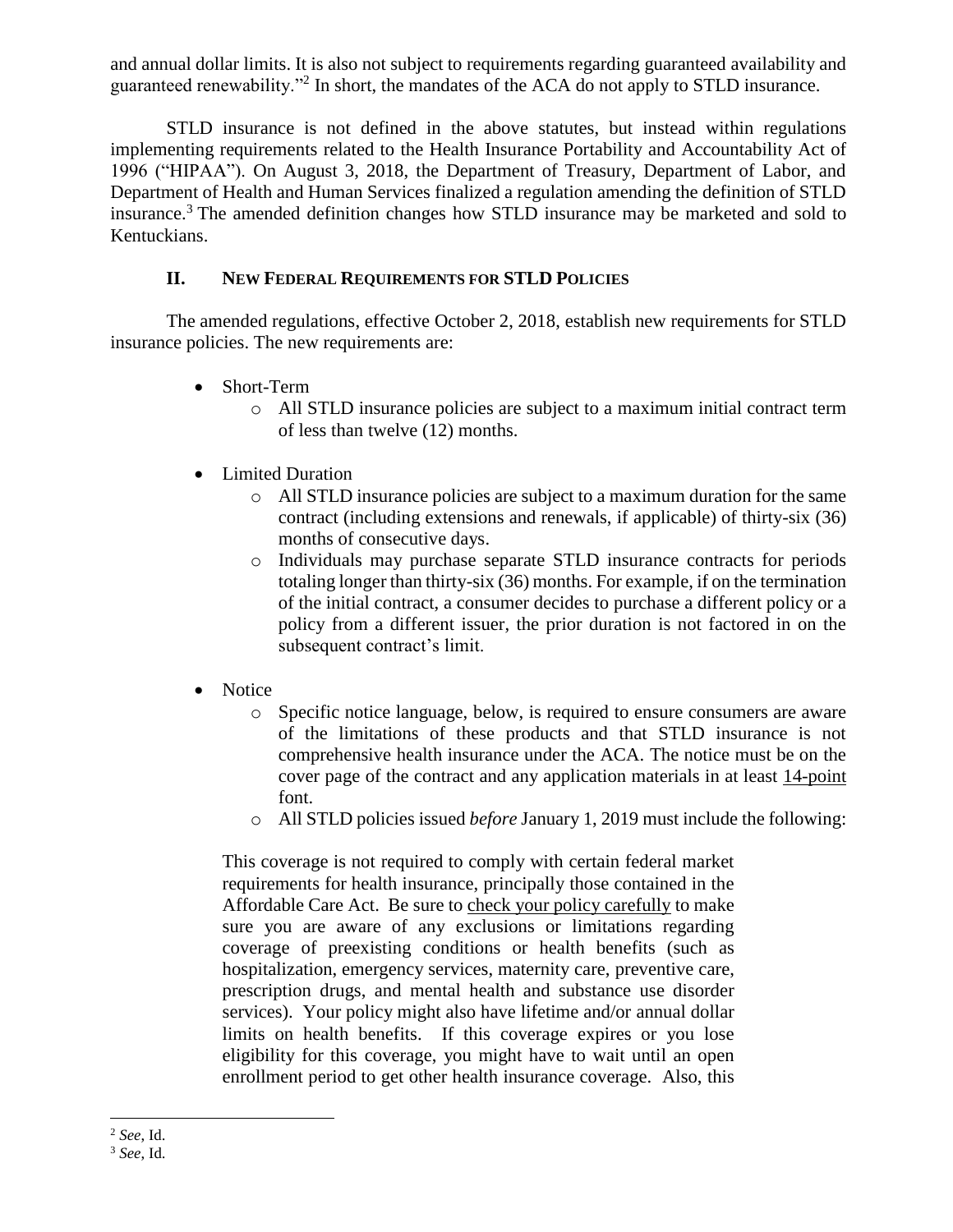coverage is not "minimum essential coverage." If you don't have minimum essential coverage for any month in 2018, you may have to make a payment when you file your tax return unless you qualify for an exemption from the requirement that you have health coverage for that month.

o All STLD policies issued *after* January 1, 2019 must include the following:

This coverage is not required to comply with certain federal market requirements for health insurance, principally those contained in the Affordable Care Act. Be sure to check your policy carefully to make sure you are aware of any exclusions or limitations regarding coverage of preexisting conditions or health benefits (such as hospitalization, emergency services, maternity care, preventive care, prescription drugs, and mental health and substance use disorder services). Your policy might also have lifetime and/or annual dollar limits on health benefits. If this coverage expires or you lose eligibility for this coverage, you might have to wait until an open enrollment period to get other health insurance coverage.

These three changes are the minimum requirements for the sale of STLD insurance policies in Kentucky.

#### **III. KENTUCKY SPECIFIC REQUIREMENTS AND RECOMMENDATIONS**

The Department is relying on the amended federal regulations for the term and duration requirements. Health insurance issuers can market and sell STLD insurance policies in Kentucky with an initial contract term of less than twelve (12) months, and a maximum thirty-six (36) month duration (including renewals and extensions, if applicable) for the same contract.

Health insurance issuers are required to include the notice, above with the added emphasis, on the cover page of the contract and any application materials. The language included in the notice is dependent on the issue date of the STLD insurance policy.

Kentucky will continue to apply the specific contractual requirements, regulatory procedural requirements (*i.e.*, form and rate filing), and health benefit mandates for all individual non-health benefit plans to STLD insurance policies. The "Individual Short Term Limited Duration Plan Checklist" outlines these requirements and is available on the Department website [\(www.insurance.ky.gov\)](http://www.insurance.ky.gov/) for review and guidance.

Health insurance issuers may offer renewals of STLD insurance policies in accordance with the amended federal regulations, KRS 304.17-270, and the durational limitation. The Department, at this time, is not imposing a guaranteed renewability requirement. However, the Department strongly recommends issuers highlight the renewability provisions, if any, in all STLD insurance policies for consumers prior to purchase. Satisfying this recommendation can include the use of bold or underlined language, or employing the use of a specific attestation outlining the renewal policy that consumers must affirmatively check before a transaction is completed.

The Department also refers all health insurance issuers to KRS 304.14-130. The commissioner may disapprove any form or withdraw previous approval where the benefits provided